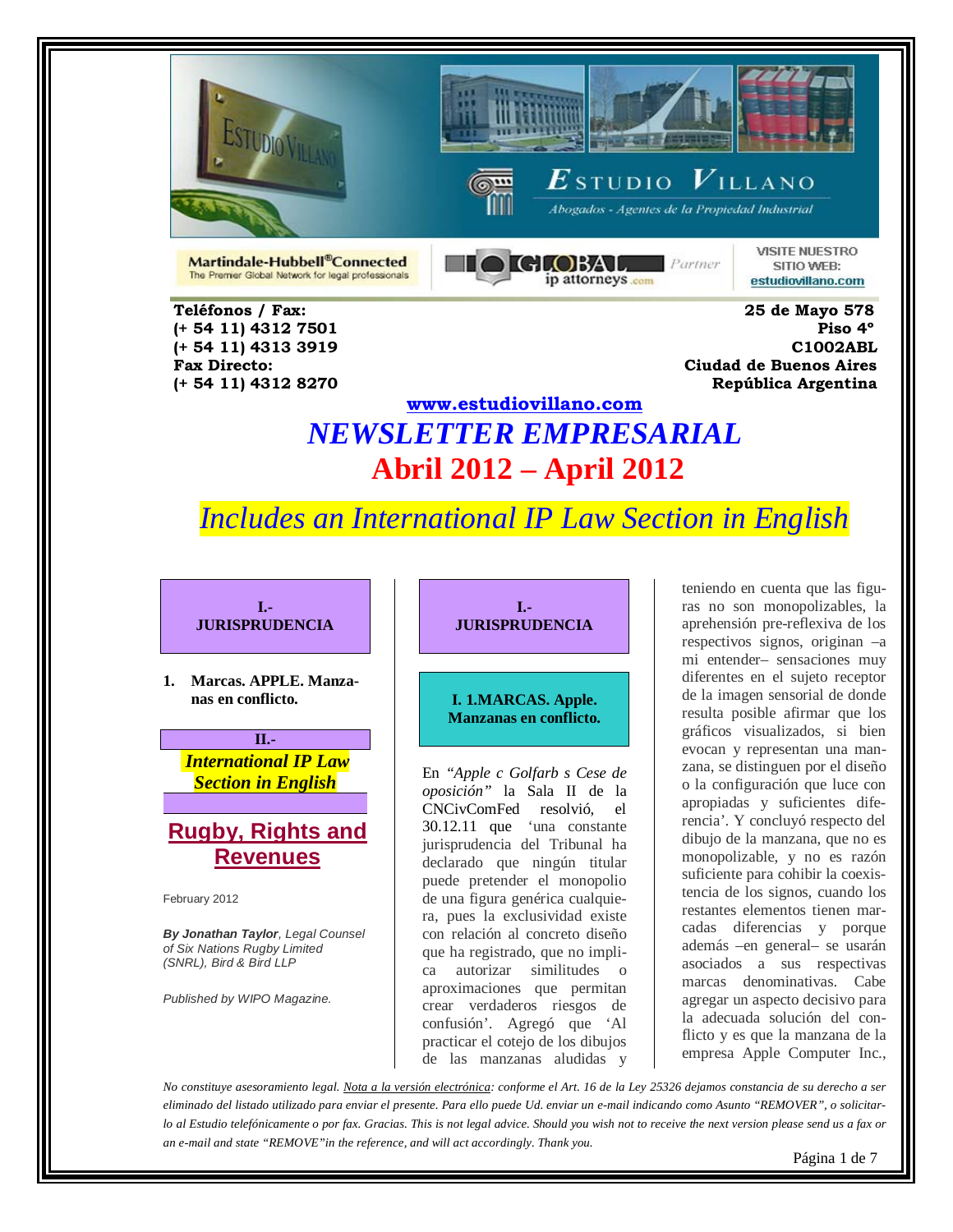





Abogados - Agentes de la Propiedad Industrial

Martindale-Hubbell®Connected The Premier Global Network for legal professionals **DIGLOBAL**  $P$ artner ip attorneys com

**VISITE NUESTRO** SITIO WEB: estudiovillano.com

 **Teléfonos / Fax: 25 de Mayo 578 (+ 54 11) 4312 7501 Piso 4º (+ 54 11) 4313 3919 C1002ABL Fax Directo: Ciudad de Buenos Aires (+ 54 11) 4312 8270 República Argentina** 

# **[www.estudiovillano.com](http://www.estudiovillano.com/)** *NEWSLETTER EMPRESARIAL* **Abril 2012 – April 2012**

# *Includes an International IP Law Section in English*

que –como está reconocido incluso por la propia apelante– alcanzó el nivel de "notoriedad marcaria", agrega un importante factor de distinción, desempeñando el papel de un elemento de fuerte individualización y, precisamente, por eso contribuye a que el adquiriente del producto o servicio pueda diferenciarlo de otros productos, y aleja aun más la posibilidad de confusión, es decir que la fuerza de atracción proporcionada por la "notoriedad" aludida, pone una distancia considerable y aleja la confusión de manera que su eventual concurrencia comercial, no afecta los objetivos esenciales del régimen marcario establecido por la ley 22.362'. Fuente[: www.eldial.com.ar](http://www.eldial.com.ar/)



### **Rugby, Rights and Revenues**

February 2012

*By Jonathan Taylor, Legal Counsel of Six Nations Rugby Limited (SNRL), Bird & Bird LLP*

*Published by WIPO Magazine.*



(Photo: Getty Images)

England's Chris Ashton runs for the try line in a match against Wales in the 2011 Tournament.

\_\_\_\_\_\_\_\_\_\_\_\_\_\_\_\_\_\_\_\_\_\_\_\_\_\_\_

This is the first in a series of features that explores the interface between intellectual property (IP) and sport. In the aftermath of the Rugby World Cup and with the 2012 RBS Six Nations Championship being played out in February and March this year, WIPO Magazine kicks off with this view from inside the Six Nations

*No constituye asesoramiento legal. Nota a la versión electrónica: conforme el Art. 16 de la Ley 25326 dejamos constancia de su derecho a ser eliminado del listado utilizado para enviar el presente. Para ello puede Ud. enviar un e-mail indicando como Asunto "REMOVER", o solicitarlo al Estudio telefónicamente o por fax. Gracias. This is not legal advice. Should you wish not to receive the next version please send us a fax or an e-mail and state "REMOVE"in the reference, and will act accordingly. Thank you.* Página 2 de 7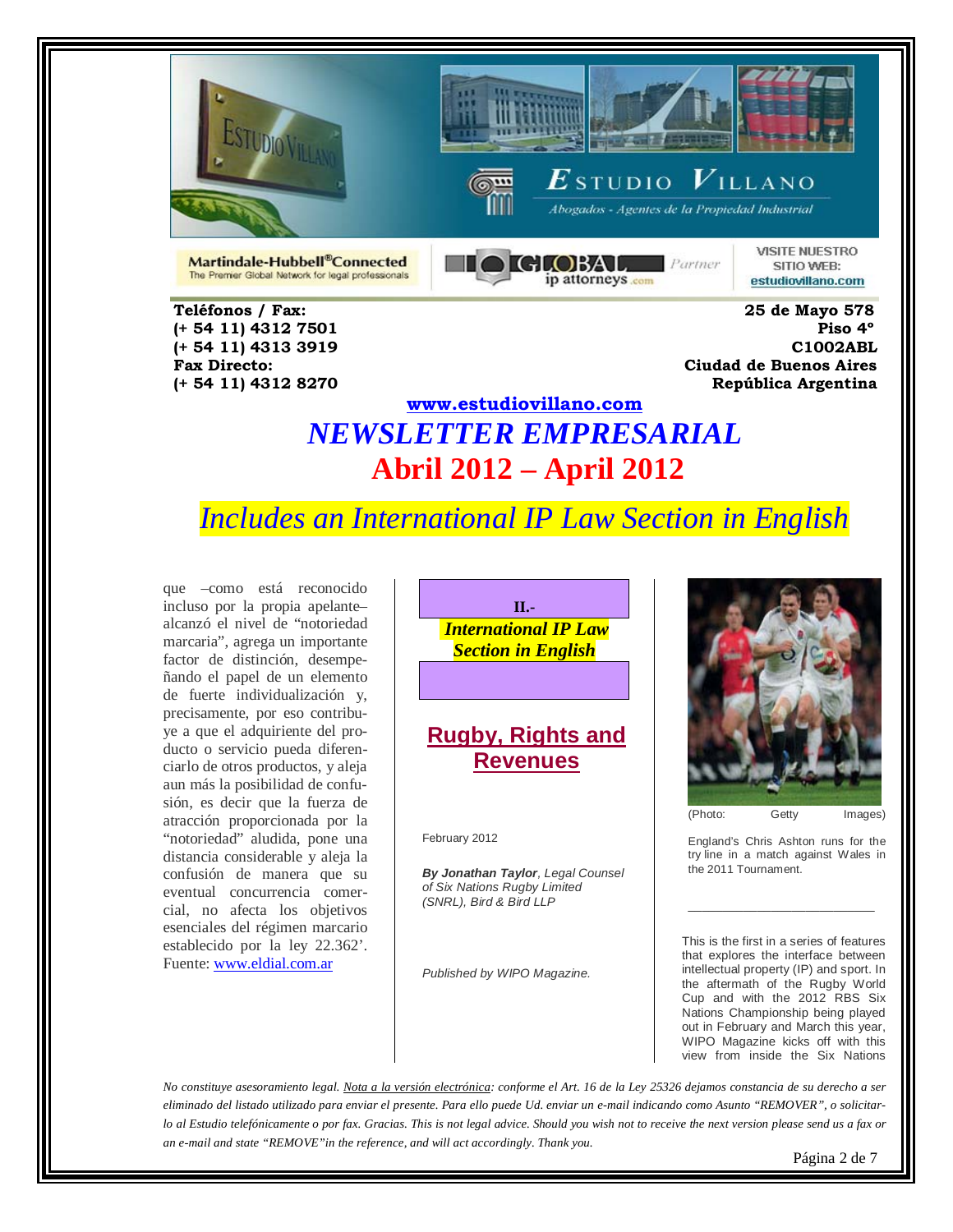





Abogados - Agentes de la Propiedad Industrial

Martindale-Hubbell®Connected The Premier Global Network for legal professionals  $\blacksquare$  GLOBAL  $\blacksquare$  Parmer ip attorneys com

**VISITE NUESTRO** SITIO WEB: estudiovillano.com

 **Teléfonos / Fax: 25 de Mayo 578 (+ 54 11) 4312 7501 Piso 4º (+ 54 11) 4313 3919 C1002ABL Fax Directo: Ciudad de Buenos Aires (+ 54 11) 4312 8270 República Argentina** 

# **[www.estudiovillano.com](http://www.estudiovillano.com/)** *NEWSLETTER EMPRESARIAL* **Abril 2012 – April 2012**

# *Includes an International IP Law Section in English*

Rugby Championship of how IP helps safeguard the commercial value of rugby. The RBS Six Nations Championship is rugby union's showpiece event in the northern hemisphere and generates considerable commercial revenues that underwrite the development efforts of each participating union. IP laws protect the commercial value that SNRL and its shareholder unions have created in the Championship, and they provide a robust and effective mechanism for combating online piracy of the Championship's official broadcast coverage. Without effective IP laws rugby union's efforts to grow will be stymied, and its clear public interest benefits – in terms of delivering top-quality sports coverage and promoting health, social inclusion, and racial and gender equality – will be compromised.

### **Rugby union and the public interest**

Rugby union is played in over 100 countries, across the five continents. The recent inclusion of 7-a-side rugby as an Olympic sport promises to fuel further interest in it. The

traditional rugby powerhouses in the northern hemisphere are England, France, Ireland, Italy, Scotland and Wales (collectively known as the Six Nations), and in the southern hemisphere, Australia, New Zealand and South Africa. Popular demand for the sport and, therefore, its commercial value are greatest in these countries. In addition to regulating and protecting the integrity of the sport, rugby union's governing bodies (or unions) organize and stage international matches, tours and tournaments involving their respective national teams. They sell the rights to these events (principally broadcasting and sponsorship rights) to generate commercial revenue. The prime objective of the unions, however, is to act as custodians of the sport, so that it expands and develops at all levels. Any revenue generated over and above the staging costs is re-invested in the sport, both to improve it at the professional level and to provide facilities and coaching opportunities at the community level. Such investment at the grass roots enables amateur players to enjoy the health, recreational and social benefits of the game and facilitates the identification and development of new talent to join the

professional elite. The professional game then drives the popularity of the sport and generates additional revenue for further investment. This "virtuous circle" enables the unions to generate consumer benefits, employment opportunities and tax revenues at the professional end of the sport, and public policy benefits at the community level, in terms of better health and greater social inclusion and racial and gender equality.

### **Protecting commercial value**

IP law allows SNRL to harness the commercial value the unions have created in the Championship. While in many jurisdictions the law does not recognize proprietary rights in a sporting spectacle per se, the live feeds and recordings created by the event's host broadcasters are protected under copyright law. By a combination of controlling access to match venues (using ticket terms and conditions to prevent unauthorized commercial photography) and imposing contractual conditions on host broadcasters (including the

*No constituye asesoramiento legal. Nota a la versión electrónica: conforme el Art. 16 de la Ley 25326 dejamos constancia de su derecho a ser eliminado del listado utilizado para enviar el presente. Para ello puede Ud. enviar un e-mail indicando como Asunto "REMOVER", o solicitarlo al Estudio telefónicamente o por fax. Gracias. This is not legal advice. Should you wish not to receive the next version please send us a fax or an e-mail and state "REMOVE"in the reference, and will act accordingly. Thank you.*

Página 3 de 7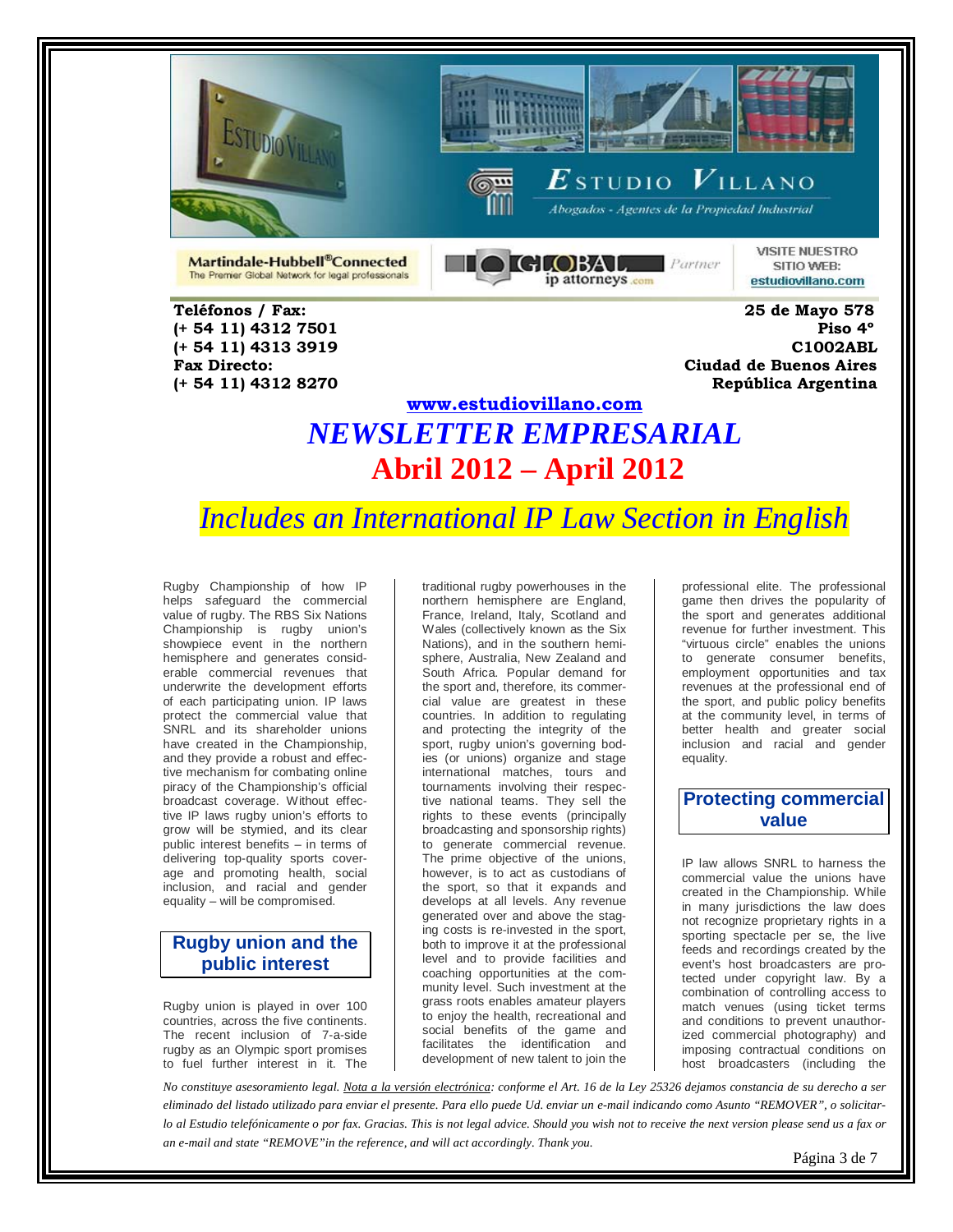

 **(+ 54 11) 4312 8270 República Argentina** 





 $\boldsymbol{E}$ studio  $\boldsymbol{V}$ illano

Abogados - Agentes de la Propiedad Industrial

Martindale-Hubbell®Connected The Premier Global Network for legal professionals  $\bigcap$  GLOBAL, Parmer ip attorneys com

**VISITE NUESTRO** SITIO WEB: estudiovillano.com

 **Teléfonos / Fax: 25 de Mayo 578 (+ 54 11) 4312 7501 Piso 4º (+ 54 11) 4313 3919 C1002ABL Fax Directo: Ciudad de Buenos Aires**

## **[www.estudiovillano.com](http://www.estudiovillano.com/)** *NEWSLETTER EMPRESARIAL* **Abril 2012 – April 2012**

# *Includes an International IP Law Section in English*

assignment of copyright in the broadcast signal and recordings of it to SNRL), it is possible to create protectable and enforceable packages of "exclusive" broadcast rights that can be exploited by reference to media platform, time-window, and/or territory, in line with consumer demand. SNRL sells the broadcasting rights to the Championship in each of the host countries on a territoryby-territory, platform-neutral basis.

It has always granted the rights in the UK, France and Ireland to the main public broadcasters in those countries (i.e., the BBC, France Télévisions and RTÉ), while in Italy most recently it has granted the live broadcasting rights to the Championship to Sky Italia and deferred rights to La7.

These official licensed broadcasters transmit every match in the Championship live and in full, on their most prestigious channels, to huge audiences. In 2010, over 124 million viewers in the six host nations alone watched the Championship.

Live or deferred coverage of the tournament can also be seen in over 80 countries outside the six participating nations, thanks to a number of international distribution deals.

In this way, the flexibility of copyright law allows and indeed stimulates SNRL and its broadcast partners to create programming that is appropriate to each local market, with support programming and features such as interviews and commentary that reflect local cultural interests and linguistic requirements.

It also enables SNRL to deliver the exclusivity that broadcasters demand and that prompts them to invest not only in the sport (through the rights fees paid to SNRL) but also in innovative production techniques (such as HD and 3D) that offer an enhanced viewing experience for fans.

#### **Use of Six Nations commercial revenues**



| (Photo: | Getty                            | Images) |
|---------|----------------------------------|---------|
| ment    | Ireland vs England, 2010 Tourna- |         |

The tens of millions of euros derived from these broadcasting deals represent more than 80 percent of the total revenue generated by SNRL in relation to the Championship. This revenue is distributed to the six participating unions according to a pre-agreed formula (75 percent distributed equally, to protect competitive balance; 15 percent, based on Championship standings, to boost playing performances; and 10 percent allocated according to the

*No constituye asesoramiento legal. Nota a la versión electrónica: conforme el Art. 16 de la Ley 25326 dejamos constancia de su derecho a ser eliminado del listado utilizado para enviar el presente. Para ello puede Ud. enviar un e-mail indicando como Asunto "REMOVER", o solicitarlo al Estudio telefónicamente o por fax. Gracias. This is not legal advice. Should you wish not to receive the next version please send us a fax or an e-mail and state "REMOVE"in the reference, and will act accordingly. Thank you.*

Página 4 de 7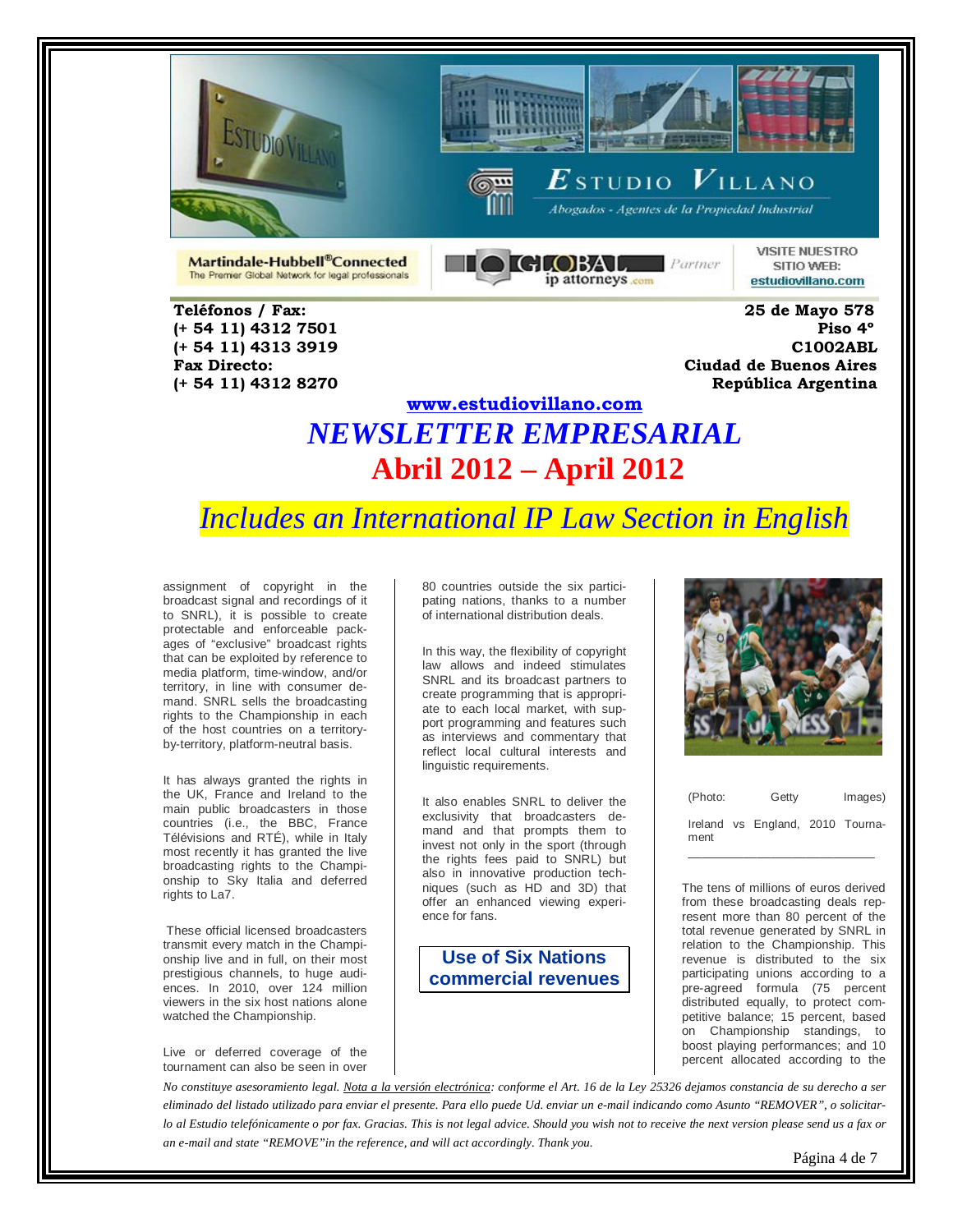





Abogados - Agentes de la Propiedad Industrial

Martindale-Hubbell®Connected The Premier Global Network for legal professionals  $\blacksquare$  GLOBAL  $\blacksquare$  Parmer ip attorneys com

**VISITE NUESTRO** SITIO WEB: estudiovillano.com

 **Teléfonos / Fax: 25 de Mayo 578 (+ 54 11) 4312 7501 Piso 4º (+ 54 11) 4313 3919 C1002ABL Fax Directo: Ciudad de Buenos Aires (+ 54 11) 4312 8270 República Argentina** 

# **[www.estudiovillano.com](http://www.estudiovillano.com/)** *NEWSLETTER EMPRESARIAL* **Abril 2012 – April 2012**

*Includes an International IP Law Section in English* 

size of each union). It is a vital part of their operating income. Each year from 2010 to 2013, SNRL will distribute an average of €14 million to each participating union. This allows the unions to increase their investment not only in the professional branch of the game but also in community sport, including junior rugby and women's rugby. For example, from 1999 to 2010, the Welsh Rugby Union's investment in community projects in Wales increased by 154 percent, from €2.6 million to €6.6 million a year. Over the same period, the Irish Rugby Football Union's investment in community projects in Ireland increased by 131 percent, from €4.8 million to €11.1 million a year.

#### **Current threats**

IP law recognizes and protects the value the six participating unions have created in the Championship. By conferring exclusive legal rights, it enables SNRL actively to exploit the value of its brand, and to protect that brand against infringement by third parties. This exclusivity is what SNRL's official licensed broadcasters demand, and what they pay millions of euros annually to secure.

Currently, however, there are two serious threats to SNRL's ability to deliver that exclusivity and to capitalize on its value.

#### **Territorial exclusivity**

The first threat is that the judgment of the Court of Justice of the European Union (CJEU) in the Murphy case in October 2011 is being misinterpreted and misapplied. The CJEU did not outlaw the licensing of broadcasting rights to a sporting event on a territorial basis in Murphy (as some commentators have suggested). On the contrary, the CJEU explicitly recognized that the sale of an "exclusive" territorial license, for a "premium", may be justified in order to remunerate the event organizer appropriately for the value it has created. What the CJEU said was unjustified was the creation of "absolute territorial exclusivity", resulting in "artificial price differences", by prohibiting the cross-border supply of satellite decoder devices that would make other licensees' alternative

coverage of the event available in the territory.

What will be crucial in moving forward is how that distinction between an "appropriate" premium for "territorial exclusivity" and an impermissible premium for "absolute territorial exclusivity" is interpreted and applied. In particular, on what side of the line will other typical license restrictions fall, such as language restrictions, Internet geo-blocking requirements, and Internet pay-wall requirements?

If the line is drawn in the wrong place, so undermining the ability to extract any premium for territorial exclusivity, SNRL's current business model would be destroyed, and the Six Nations would be prevented from pursuing so effectively their public interest agendas described above.

*No constituye asesoramiento legal. Nota a la versión electrónica: conforme el Art. 16 de la Ley 25326 dejamos constancia de su derecho a ser eliminado del listado utilizado para enviar el presente. Para ello puede Ud. enviar un e-mail indicando como Asunto "REMOVER", o solicitarlo al Estudio telefónicamente o por fax. Gracias. This is not legal advice. Should you wish not to receive the next version please send us a fax or an e-mail and state "REMOVE"in the reference, and will act accordingly. Thank you.*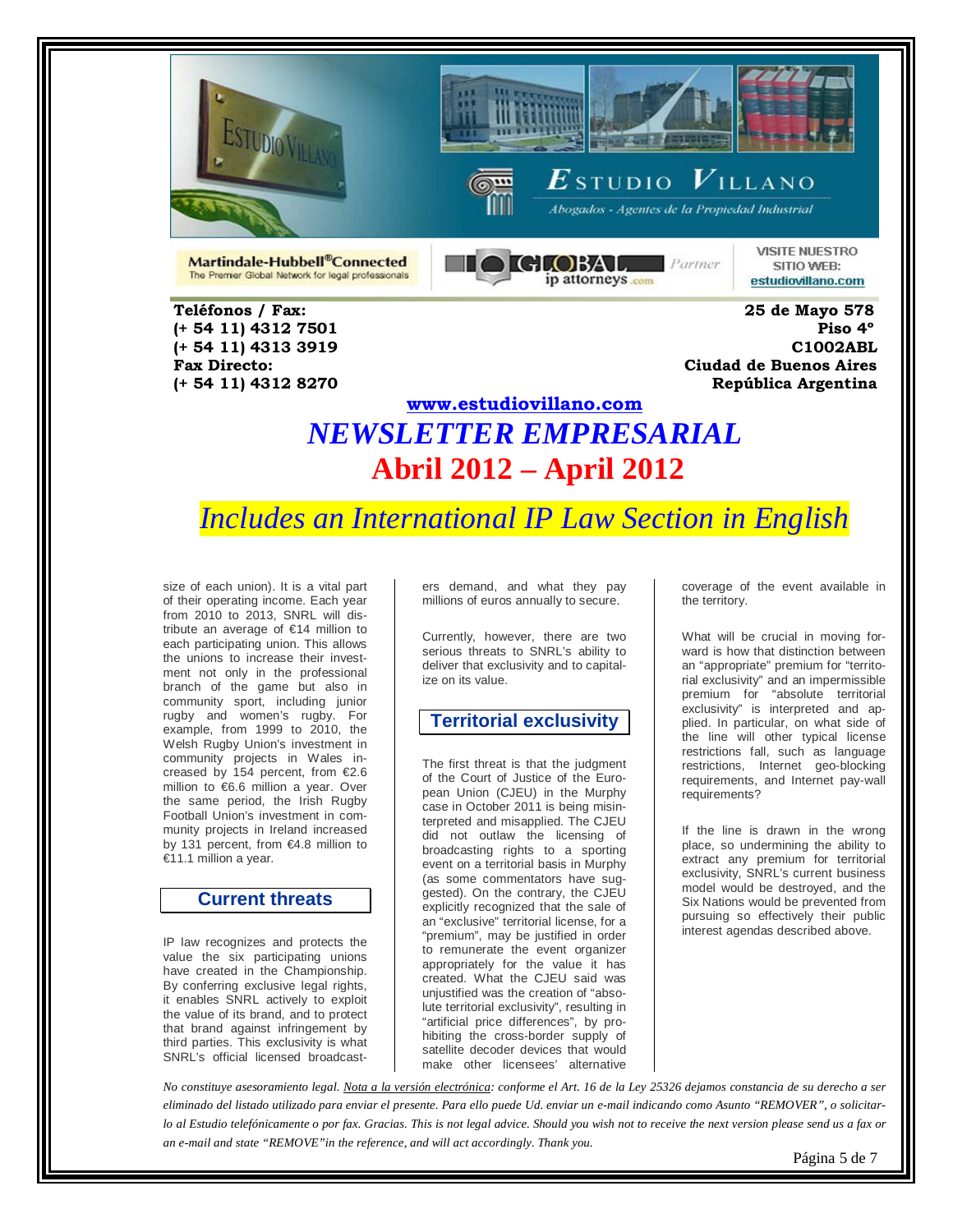





Abogados - Agentes de la Propiedad Industrial

Martindale-Hubbell®Connected The Premier Global Network for legal professionals **DIGLOBAL**  $P$ artner ip attorneys com

**VISITE NUESTRO** SITIO WEB: estudiovillano.com

 **Teléfonos / Fax: 25 de Mayo 578 (+ 54 11) 4312 7501 Piso 4º (+ 54 11) 4313 3919 C1002ABL Fax Directo: Ciudad de Buenos Aires (+ 54 11) 4312 8270 República Argentina** 

# **[www.estudiovillano.com](http://www.estudiovillano.com/)** *NEWSLETTER EMPRESARIAL* **Abril 2012 – April 2012**

# *Includes an International IP Law Section in English*

**Online piracy**



(Photo: Getty Images)

Nick Easter, the captain of England, winners of the 2011 Championship,<br>lifts the Six Nations Trophy. lifts the Six Nations \_\_\_\_\_\_\_\_\_\_\_\_\_\_\_\_\_\_\_\_\_\_\_\_\_\_\_

The second threat is the growing menace of digital piracy. Fuelled by technological developments that make it easy to stream audio-visual content online, there are currently a hundred or more unauthorized operators that grab SNRL's official licensees' broadcasts of Championship matches and retransmit them live and in full on distributor streaming sites such such such

as [myp2p.eu](http://www.myp2p.eu/) an[drojadirecta.com,](http://www.rojadirecta.com/) or

via peer-to-peer sites such as [sopcast.com](http://www.sopcast.com/) and [synacast.com.](http://www.synacast.com/) 

These sites often attract substantial audiences, and generate significant subscription and advertising revenues. In sport, the value of the broadcast lies in the uncertainty of the outcome, giving (in contrast to other audio-visual content) the live broadcast window of overriding importance. Live online streaming of Championship matches is therefore a significant concern for SNRL's official broadcasters. They require undertakings from SNRL that any Championship footage made available online by SNRL or another li-<br>censed broadcaster will be broadcaster will be geoblocked and unable to be viewed in their territory; and they also want no unauthorized online broadcasts by unlicensed operators. Taking legal action after such activity has occurred is not only expensive and burdensome it is also too late and ineffective in remedying the theft involved. SNRL believes that the law has to provide a robust mechanism to take down illegal streams instantaneously, and stronger remedies to shut down and deter repeat infringement.

Internet Service Providers (ISPs) have a key role in this, given the fact that many of the perpetrators skillfully elude detection by, for example, providing false or proxy registration details. The grant of intermediary injunctions against ISPs (as permitted by the IP Enforcement Directive) to block access to infringing sites would help remedy the situation. Courts across Europe are currently grappling with the terms of these injunctions. SNRL hopes they will recognize the need to provide a strong and practical remedy for rights holders and ultimately the public.

### **In conclusion**

SNRL, individually and as a member of the [Sports Rights Owners Coali](http://www.sroc.info/)[tion](http://www.sroc.info/) believes it is critical for policymakers worldwide to recognize and support its efforts to protect and exploit the commercial value of the RBS Six Nations Championship. This is for the good of the consumer who wants to watch a quality product, and for the many millions of people who want to play, coach, and otherwise benefit from the massive

*No constituye asesoramiento legal. Nota a la versión electrónica: conforme el Art. 16 de la Ley 25326 dejamos constancia de su derecho a ser eliminado del listado utilizado para enviar el presente. Para ello puede Ud. enviar un e-mail indicando como Asunto "REMOVER", o solicitarlo al Estudio telefónicamente o por fax. Gracias. This is not legal advice. Should you wish not to receive the next version please send us a fax or an e-mail and state "REMOVE"in the reference, and will act accordingly. Thank you.*

Página 6 de 7